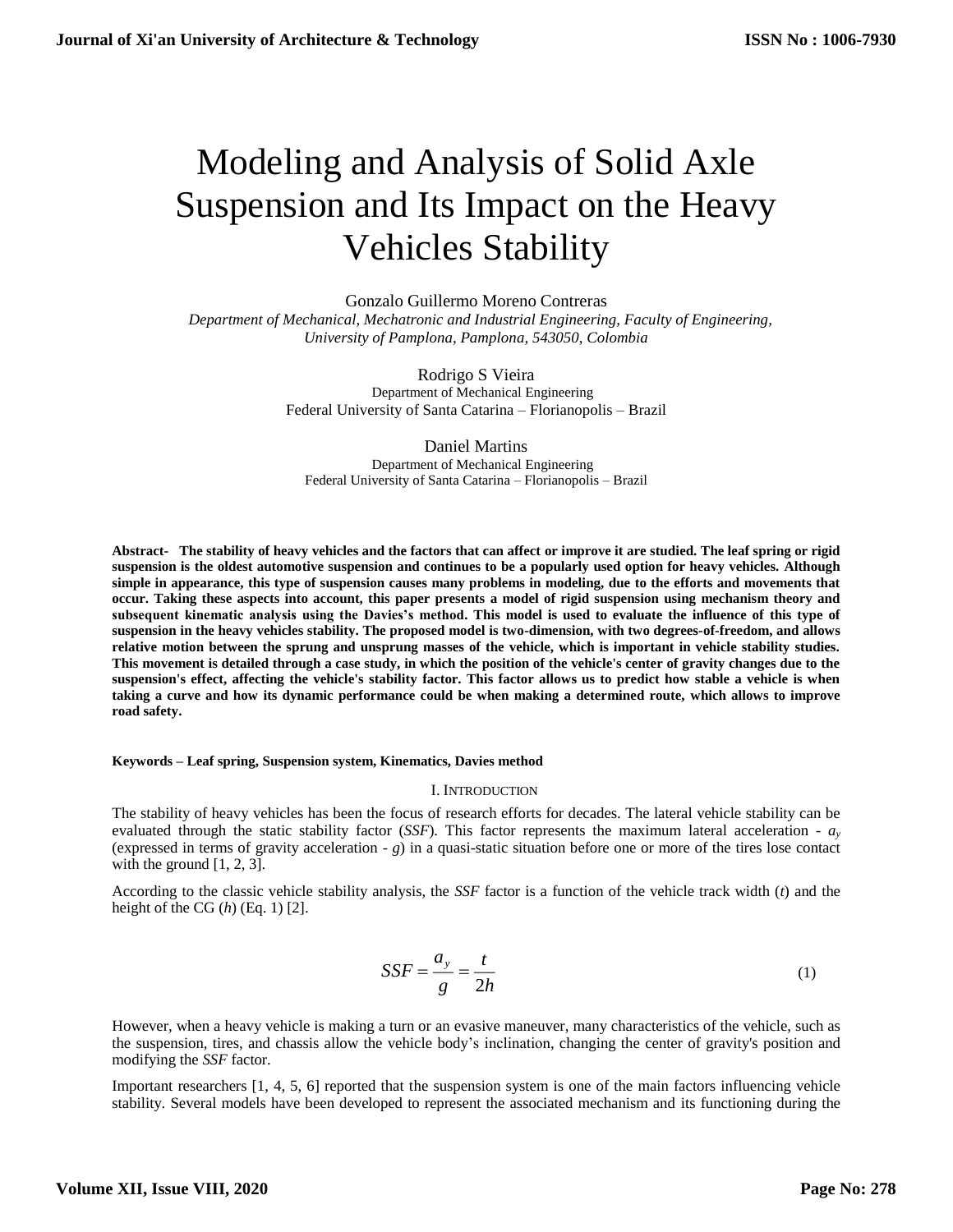rollover limit; however, such models do not take into account the change in the roll center height (CR) of the vehicle and the change in the lateral separation between the springs. In [7] defined the roll center as the point in the center of the axle, around which the body begins to roll when a lateral force acts.

This paper focuses on modeling a kinematic analysis of the suspension system under the action of a lateral inertial force. Mechanism theory is applied to model the tires and suspension systems, while the static analysis of the mechanism can be carried out using three concepts: screw theory, graph theory and the Davies's method [8, 9, 10, 11, 12] to describe the movement of the center of gravity (CG) and its roll center (CR).

The rest of the paper is organized as follows: in section 2, a mechanism representing a vehicle as a two-dimension model is developed; section 3, the static analysis of the vehicle stability using the proposed method is presented. The results presented in Section 3 are analyzed and discussed with a case study in section 4. Finally, conclusions are drawn in section 5.

### II. VEHICLE MODEL FOR LATERAL STABILITY

There are several types of suspension systems, but the most commonly used by vehicles is the leaf spring [13], as shown in Fig. 1. For this analysis, only the rigid suspension system is taken into account. A two-dimensional vehicle model representing the last unit of a heavy vehicle (trailer) is developed below.

# *2.1 Suspension system -*

The suspension system comprises the linkage between the sprung and unsprung masses of a vehicle, which reduces the movement of the sprung mass, allowing the tires to maintain contact with the ground, and filtering disturbances imposed by the ground [14].



Figure 1. Solid axle with leaf spring [13].

The leaf spring is a mechanism that allows three motions of the vehicle body under the action of lateral forces, these are displacement in the *z*- and *y-*direction and a roll rotation about the *x*-axis [15, 16], as shown in Fig. 2(a).



Figure 2. (a) Body motion. (b) Suspension system.

# *2.1.1 Kinematic chain of the suspension system*

Mechanical systems can be represented by kinematic chains composed by links and joints, which facilities their modeling and analysis [17, 18, 19]. To model the kinematic chain Eq. (2) was used together with Eq. (3).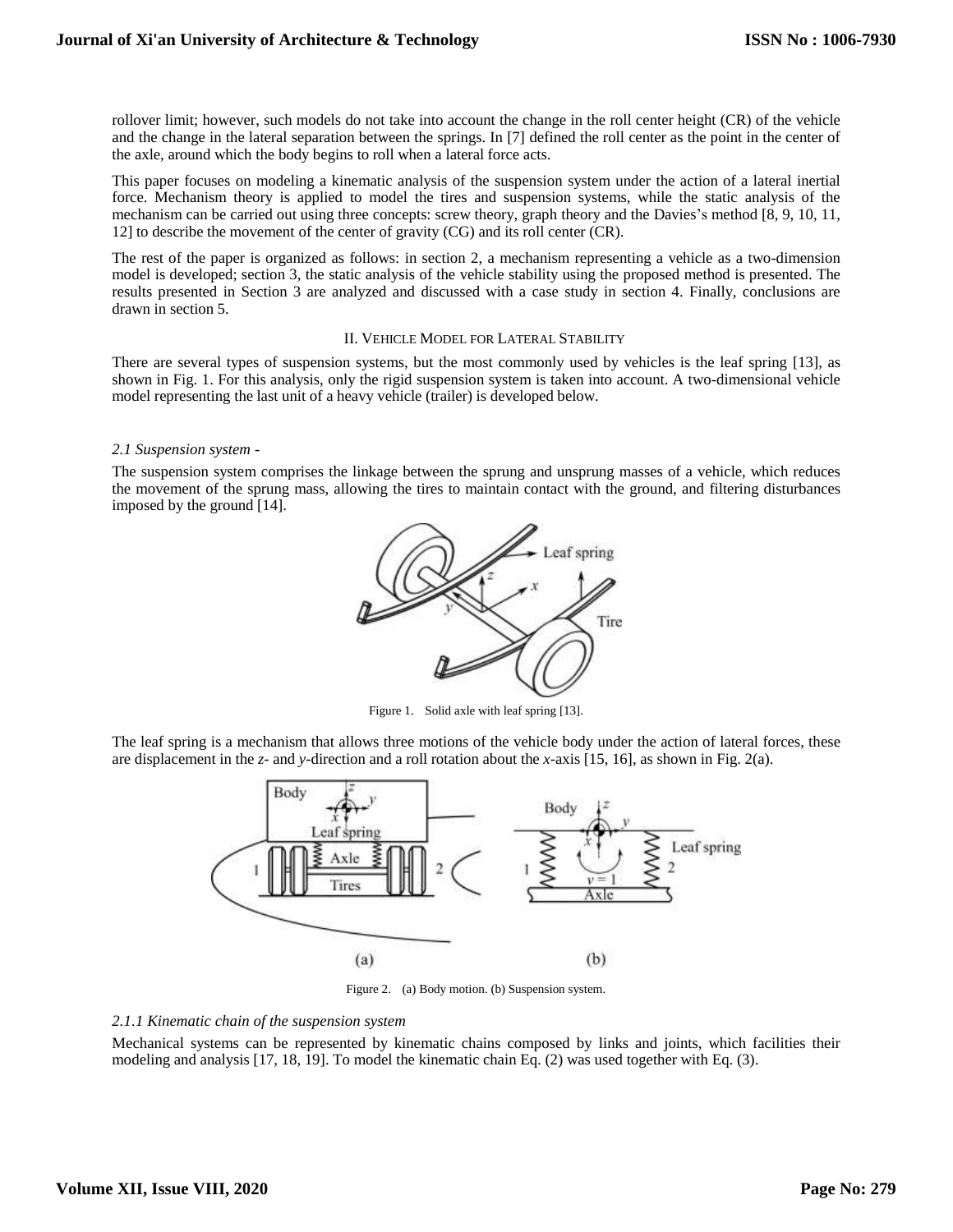$$
M = \lambda \times (n-j-1) + j \tag{2}
$$

$$
v = j - n - 1 \tag{3}
$$

where *M* is the degrees of freedom (DoF) or mobility of a mechanism,  $\lambda$  is the degrees of freedom of the space in which the mechanism is intended to function, *n* is the number of mechanism link, including the fixed link, *j* is the number of mechanism joints, and *ν* is the number of independent loops in the mechanism.

The kinematic chain of the suspension system in Fig. 2(b), has 3-DoF ( $M=3$ ), the workspace is planar ( $\lambda = 3$ ), and the number of independent loops is one (*ν = 1*). Based on Eqs. (2) and (3) the kinematic chain of the suspension system should be composed of six links ( $n = 6$ ) and six joints ( $j = 6$ ).

To model this system, the following consideration is taken into account: leaf springs are assumed as compression springs and can be represented by prismatic joints "*P*" supported in revolute joints "*R*" [10, 20]. Applying these concepts to the suspension system's kinematic chain, a model with the configuration shown in Fig. 3(b) is proposed.



Figure 3. (a) Movement of the suspension system. (b) Kinematic chain of the suspension system. (c) Suspension system including actuators.

The kinematic chain of the suspension system is composed of six links identified by the letters B (vehicle axle), C and D (spring 1), E and F (spring 2) and G (the vehicle body); and six joints identified by numbers as follow: four revolute joints "R" (3,5, 6 and 8) and two prismatic joints "P" that represent the leaf springs of the system (4 and 7), as shown in Fig. 3(b and c).

The mechanism of Fig. 3(b) has 3-DoF, and requires three actuators to control its movement. The mechanism has one passive actuator in each prismatic joint (suspension system), and one passive actuator in the joint 3 (torsion spring), which controls the movement along the *x*- *y*- and *z*- axes, as shown in Fig. 3(c).

#### *2.1.2 Kinematics of the suspension system*

Given the pose (position and orientation) of the tires system, the kinematic problem consists of finding the corresponding rotation angle or displacement of all joints (active and passive) to achieve this position [21].

The movement of the tires is orientated by the forces acting on the mechanism (vehicle weight (*W*) and the inertial force (*may*)). These forces affect the passive actuators of the mechanism, as shown in Fig. 4.



Figure 4. Movement of the suspension system.

Equations (4) to (10) define the kinematics of the suspension system.

$$
\theta_3 = T_{3x}/k_{ts} \tag{4}
$$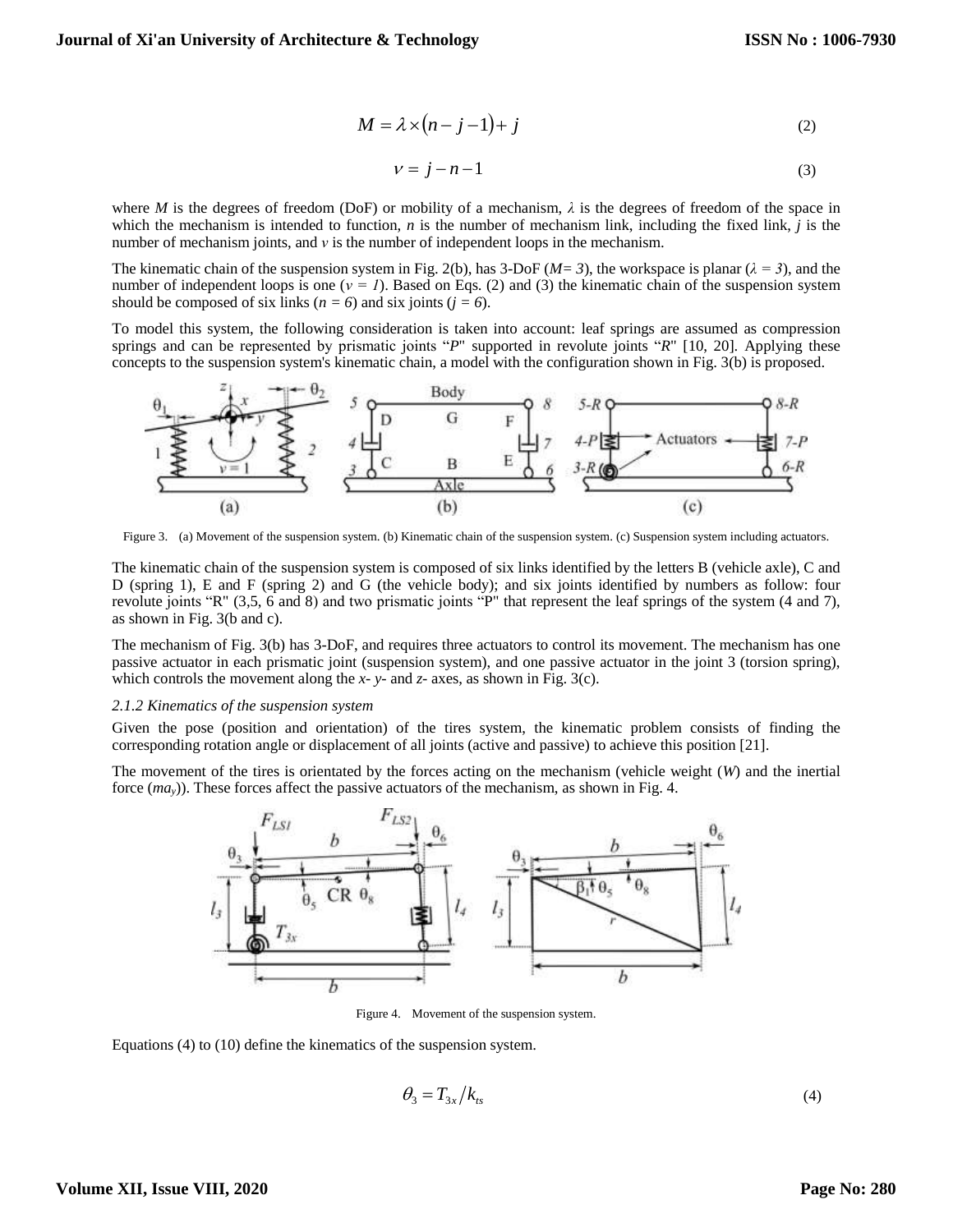$$
l_{3,4} = \delta_s + l_s = \frac{3Fl^3}{8ENBT^3} + l_s \approx \frac{-F_{LS1,2} + (W/2)}{k_s} + l_s
$$
 (5)

$$
r = \sqrt{l_3^2 + b^2 - 2lb \cos(\frac{\pi}{2} + \theta_3)}
$$
 (6)

$$
\beta_1 = \arccos((b^2 + r^2 - l_4^2)/(2br))
$$
\n(7)

$$
\theta_5 = \beta_1 + a \sin\left(\frac{b}{r} \sin\left(\frac{\pi}{2} + \theta_3\right)\right) - \frac{\pi}{2}
$$
\n(8)

$$
\theta_6 = \theta_3 + a \sin\left(\frac{b}{r}\sin\left(\frac{\pi}{2} + \theta_3\right)\right) - a \sin\left(\frac{b}{l_4}\sin\left(\beta_1\right)\right) \tag{9}
$$

$$
\theta_8 = \frac{\pi}{2} - \beta_1 - a \sin\left(\frac{b}{l_4} \sin(\beta_1)\right) \tag{10}
$$

where  $T_{3x}$  is the momentum around the *x*-axis on the joint 3,  $k_{ts}$  is the spring's torsion coefficient,  $\delta_s$  is the vertical deformation of the leaf spring [22], *F* is the static force on the leaf spring, *l* is the length of the leaf spring, *N* is the number of leaf, *B* is the width of the leaf, *T* is the thickness of the leaf, *E* is the modulus of elasticity of a multiple leaf,  $F_{LS1;2}$  are the normal forces of the spring, *W* is the vehicle weight,  $l_s$  is the initial suspension height,  $k_s$  is the equivalent vertical spring stiffness of the leaf spring, *l3;4* are the instantaneous height of the spring, *b* is the lateral separation between the springs; and *θ3,5,6,8* are the rotation angles of the revolute joints 3, 5, 6 and 8 respectively.

#### *2.2 Vehicle model*

Considering the model developed in our previous research [11], a two-dimensional vehicle model, which integrates the vehicle body, the suspension system, and the tires was developed (Fig. 5(a)). The kinematic chain of the vehicle model is composed of seven links identified by the letters A (road), B (vehicle axle and tires), C and D (spring 1), E and F (spring 2) and G (the vehicle body); and eight joints identified by numbers as follow: one revolute joint "R" (1 – tire-road contact - outer tire in the turn - Fig. 2(a)), four revolute joints "R" (3, 5, 6 and 8), two prismatic joints "P" that represent the leaf springs of the system  $(4 \text{ and } 7)$ , and one prismatic joint "P"  $(2 - \text{tire-road contact - the lateral})$ slide of the inner tire in the turn 2 - Fig. 2(a)), the workspace is planar ( $\lambda = 3$ ); the proposed model has the parameters shown in the Figs. 5(b and c).



Figure 5. Vehicle model.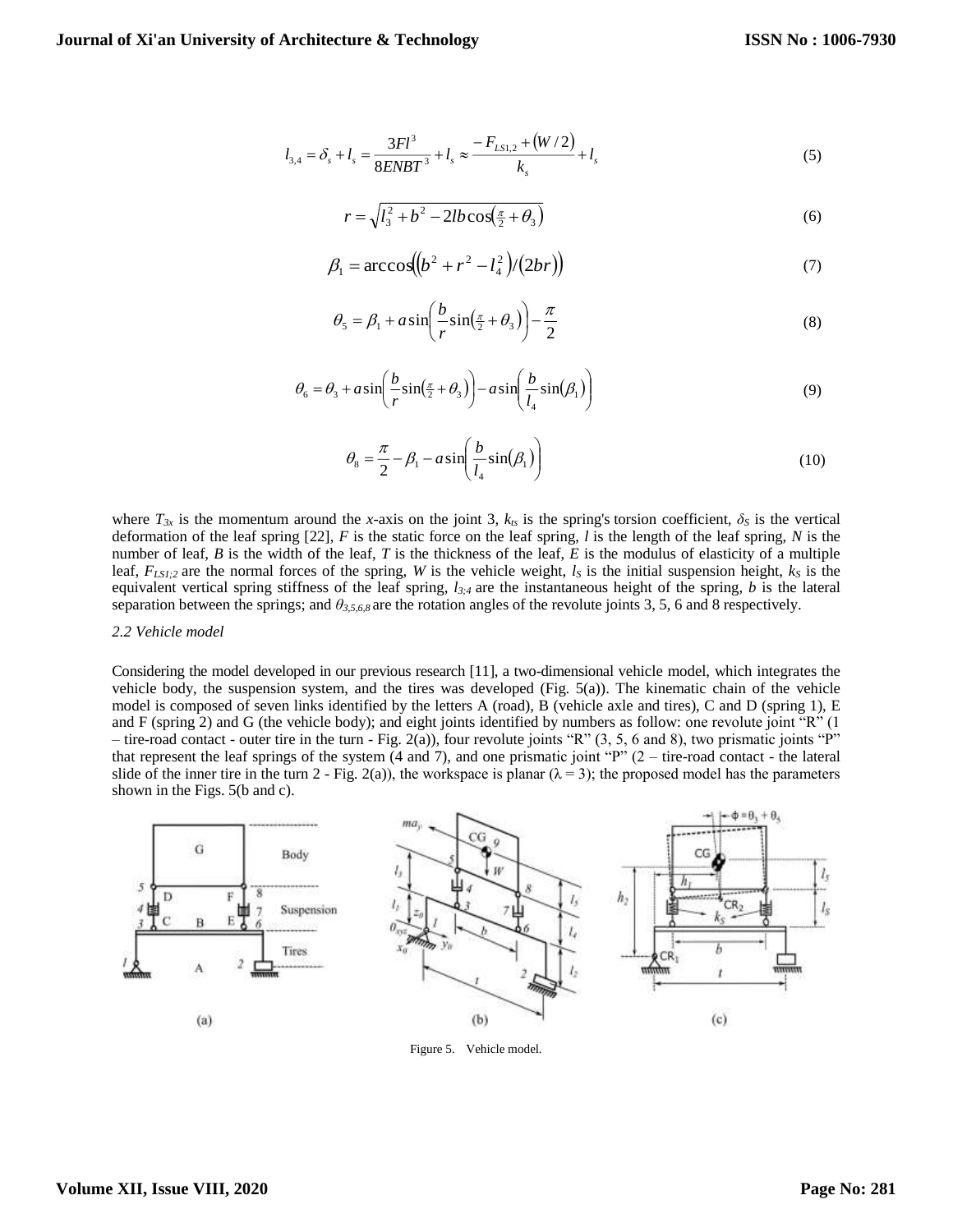where *t* is the vehicle track width, *b* is the lateral separation between the springs, *l<sup>1</sup>* and *l<sup>2</sup>* are the dynamic rolling radius of the tires,  $l_5$  is the CG height above the chassis,  $h_l$  is the instantaneous lateral distance between the zeroreference frame and the CG, and *h<sup>2</sup>* is the instantaneous CG height, and *l<sup>S</sup>* is the initial suspension height.

# III. STATIC ANALYSIS OF MECHANISM

Several methodologies allow us to obtain a complete static analysis of the mechanism; however, in this paper, the formalism described in [23] is used as the primary mathematical tool to analyze the mechanisms statically. Davies's method appears in published literature several times, and further details regarding its use can be found in [8, 9, 10, 11, 23, 24]. Davies's method was selected since it allows the static model for the mechanism to be obtained in a straightforward manner, and it is also easily adaptable to this approach.

Davies's method is a mathematical tool that uses screw theory and graph theory, together with Kirchhoff laws, to build and solve the static and kinematic analysis of any mechanism. Davies's method for static analysis can be described in a simplified way through the following steps:

1. Draw the kinematic chain of any given mechanism, identifying all of its "*n*" links, "*f*" external forces, and "*e*" direct couplings.

2. Draw the direct coupling graph "*GA*" for the mechanism with the links as the graph's vertices, and the joints, and its external forces as the edges of the graph. Assign positive directions to each edge with an arrow pointing from the minor to the major vertex.

3. Take note of the incidence matrix of the direct coupling graph [*I*]*n,e+f*.

4. Generate the cut-set matrix  $[Q]_{k;e+f}$  from the  $[I]_{n,e+f}$  using the Gauss-Jordan elimination method. Where the number of cuts is defined  $(k = n - 1)$  (Identity matrix), and chords  $(l = e + f - n + 1)$  in the action graph and depict them.

5. Take note to the expanded cut-set matrix  $[Q]_{k;c}$ , where c is the number of constraints on the joints and external forces applied on the mechanism.

6. Write a wrench *\$Jλ;c* for each constraint or external force on the mechanism, as follows:

$$
\mathbf{\mathbb{S}}_{J_{\lambda;c}} = \begin{bmatrix} -z \\ 1 \\ 0 \end{bmatrix} J_{F_y} + \begin{bmatrix} y \\ 0 \\ 1 \end{bmatrix} J_{F_z} + \begin{bmatrix} 1 \\ 0 \\ 0 \end{bmatrix} J_{M_x}
$$
\n(11)

where  $\lambda$  is the degrees of freedom of the space in which the mechanism is intended to function.

7. Replace each wrench  $\mathcal{S}_{J_i,c}$  in the expanded cut-set matrix  $[Q]_{k,c}$  to obtain the generalized action matrix  $[A_N]_{k,c}$ .

8. Operate algebraically the generalized action matrix  $[A_N]_{\lambda k;c}$  to statically solve the system.

The proposed model (Fig. 5) represents a vehicle making a planar curve, to simplify the model, the following considerations are taken into account:

- The analysis model is made in a steady-state in the *x-*direction;
- the model does not take into account disturbances imposed by the road, and the friction forces (tire-ground contact);
- the only external forces included were: the vehicle weight (*W*), the inertial force acting on the mechanism (*m*   $a_y$ ), the normal forces of the springs ( $F_{LS1;2}$ ), and  $T_{3x}$  is the momentum around the *x*-axis on the joint 6.

Using this method, the static of the mechanism can be defined, as exemplified in Eq. (12):

$$
\left[\hat{A}_n\right]_{8\times20} \left[\Psi_{20\times1}^T = [0]_{18\times1}\right] \tag{12}
$$

where  $[\hat{A}n]$  is the network unit action matrix, and [Ψ] is the action vector of the mechanism's magnitudes.

It is necessary to identify the set of primary variables  $[\Psi_p]$  (known variables), among the variables of Ψ, starting from the system (Eq. 12). Once identified, the system is divided into two sets, as shown by Eq. (13).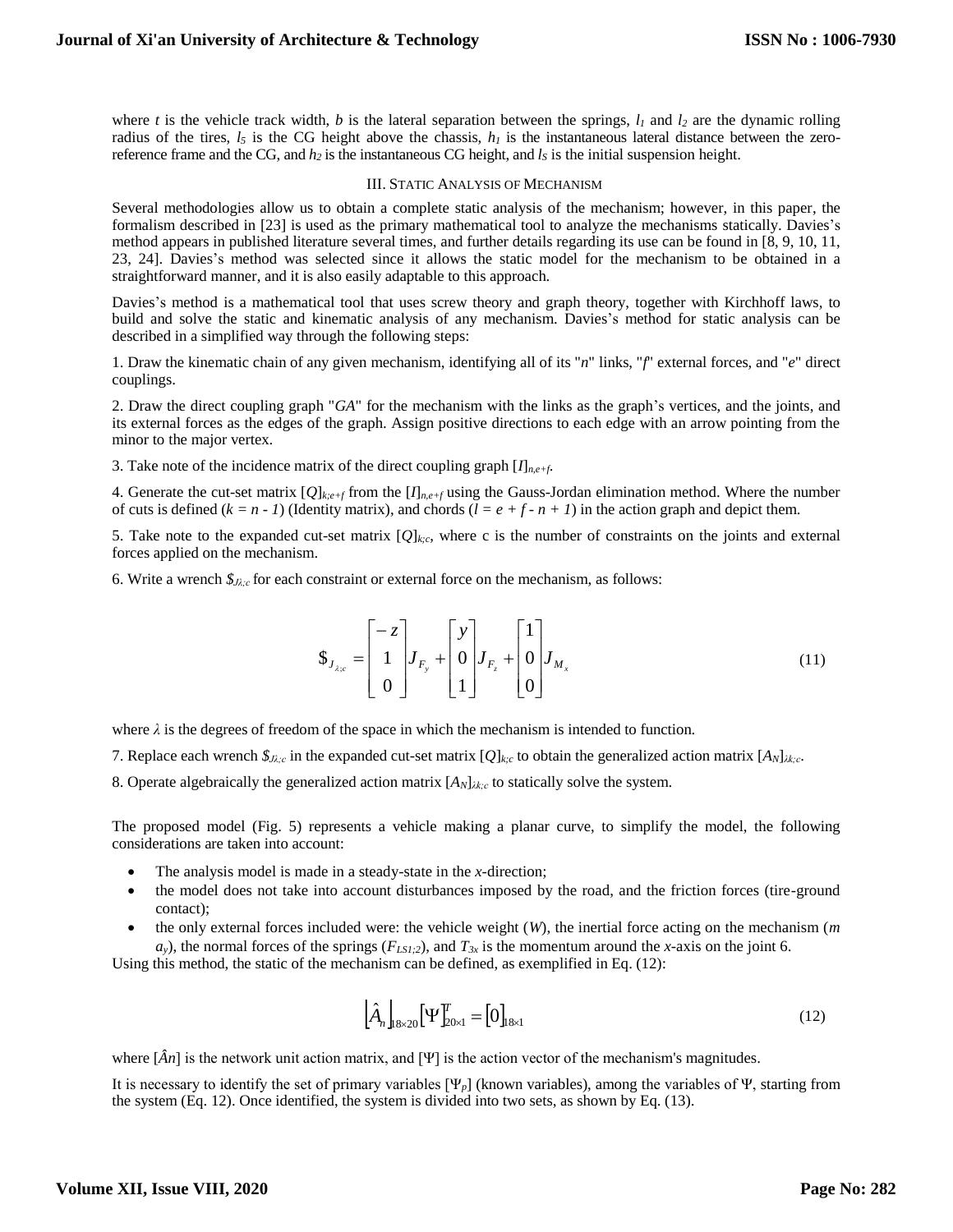$$
\left[\hat{A}_{ns}\right]_{8\times18} \left[\Psi_s\right]_{18\times1}^T + \left[\hat{A}_{np}\right]_{8\times2} \left[\Psi_p\right]_{2\times1}^T = \left[0\right]_{18\times1} \tag{13}
$$

where [Ψ*p*] is the primary variable vector, [Ψ*s*] is the second variable vector (unknown variables), [*Ânp*] are the columns corresponding to the primary variables and [*Âns*] are the columns corresponding to the secondary variables. In this case, the primary variable vector and the secondary variable vector are shown in Eq. (14).

$$
\begin{bmatrix} \Psi_p \Psi_{2x1}^T = \begin{bmatrix} W & ma_y \end{bmatrix}^T \\ \begin{bmatrix} \Psi_s \Psi_{1sx1}^T = \begin{bmatrix} F_{1y} & F_{3y} & F_{3z} & M_{4x} & F_{4n} & \cdots & T_{3x} & F_{LS1} & F_{LS1} & F_{LS2} & F_{1z} & F_{2z} \end{bmatrix}^T \end{bmatrix}
$$
\n(14)

where *F* (forces) and *M* (momentum) denote the constraints on the mechanism joints (unknown variables), and *W* (vehicle weight) and *ma<sup>y</sup>* (inertial force) are the known variables

Solving the system in Eq. (13), using the Gauss-Jordan elimination method, all secondary variables are functions of the primary variables (vehicle weight (*W*) and the inertial force (*may*)). This analysis only considers the forces acting on the suspension and the tires; the last five rows of solution system provide the next equations:

$$
T_{3x} + c_1 \times W + c_2 \times ma_y = 0 \tag{15}
$$

$$
F_{LS1} + c_3 \times W + c_4 \times ma_y = 0 \tag{16}
$$

$$
F_{LS2} + c_5 \times W + c_6 \times ma_y = 0 \tag{17}
$$

$$
F_{1z} + ((h_1 - t)/t) \times W - (h_2/t) \times ma_y = 0
$$
\n(18)

$$
F_{2z} - (h_1 / t) \times W + (h_2 / t) \times ma_y = 0
$$
\n(19)

where  $c_i$  are constants of the equation system solution.

At the rollover limit condition, the normal load, *F*2z, reaches zero and on applying this in the Eq. (19), the *SSF* factor can be calculated as:

$$
SSF = \frac{a_y}{g} = \frac{h_1}{h_2} \tag{20}
$$

Making a comparison between the Eq. (1) and Eq. (20); it is demonstrated that the *SSF* factor is dependent on the lateral and vertical location of the vehicle center of gravity (CG).

For calculating the *SSF* factor, the inertial force is increased until the lateral load transfer (*LLT*) in the axle is complete (all the load is transferred from the inner tire to the outer tire as the vehicle makes a turn) [11, 25]. From the Eqs. (15) to (19) the instantaneous forces acting on the mechanism can be obtained. These forces modify the configuration of the suspension system Eqs.  $(4)$  to  $(10)$ .

## IV. CASE STUDY

For this analysis, a two-dimensional vehicle model that represent the last axle of the trailer is proposed. In this model, a suspension system with the tandem axle is used, and the suspension parameters are dependent on the construction materials. Harwood [26] indicated that the range of values for the vertical spring stiffness per axle is  $k_s = 1500-2400$ kN.m-1 . Another important parameter is the dynamic rolling radius or loaded radius *li*, the model proposed considers Michelin® [27] radial tires with dynamic rolling radius  $l_i = 0:499$  m. Figure 6 and Table 1 show the heavy vehicle parameters used in this analysis [28].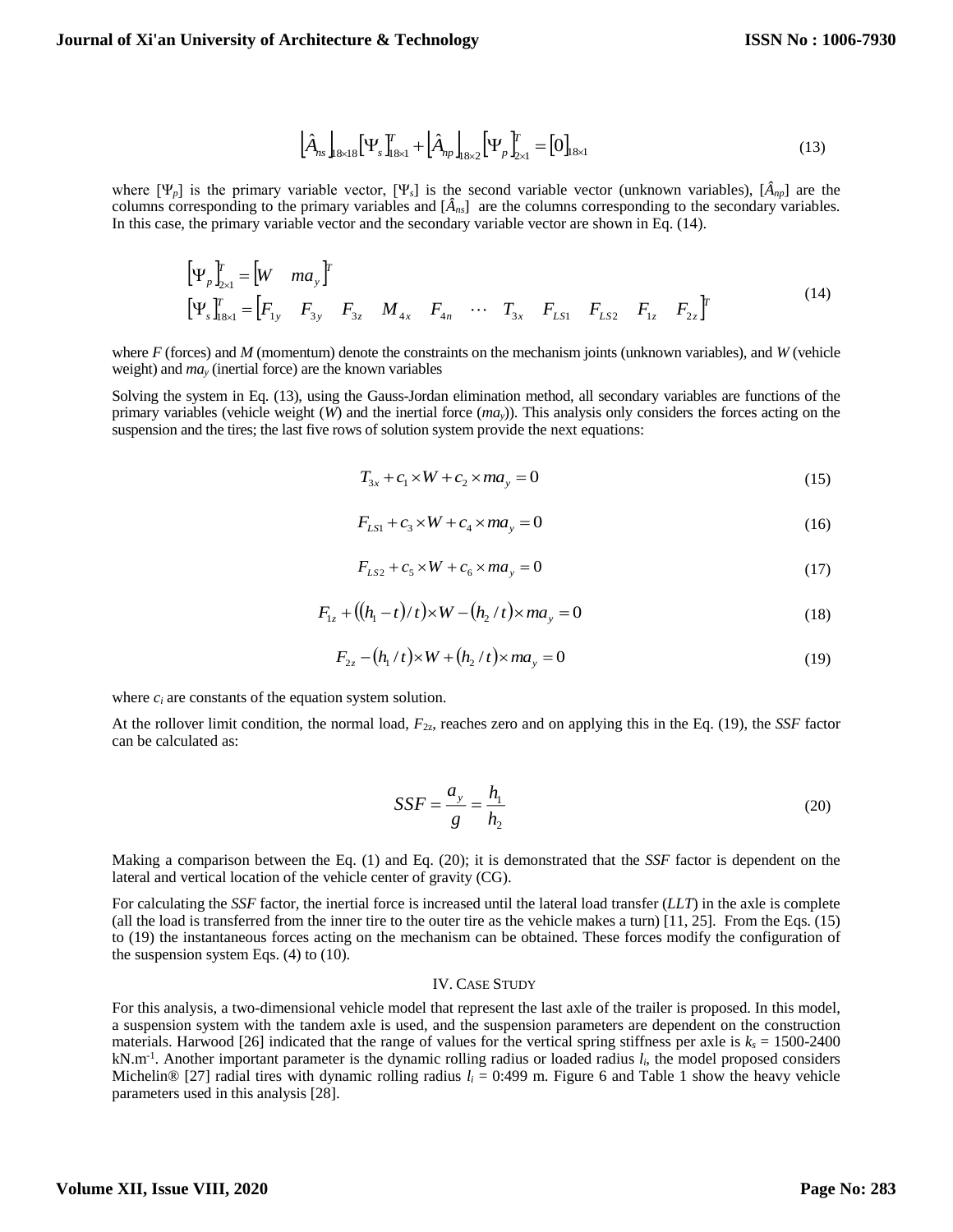

The simulation model was made in MATLAB®, for the *SSF* factor calculation (Eq. (19) and (20)), the inertial force is increased until the entire lateral load transfer (*LLT*) was transferred from the inner to the outer tires, along with the turn [25].

In the analysis of the proposed model, a reduction of around 10% in the vehicle's *SSF* factor can be observed. This reduction results from the suspension system's action, which allows a body roll angle of  $\phi = \theta_3 + \theta_5 = 3.87^0$ , as shown in Fig. 7.

Furthermore, this model allows the determination of the vertical (*h<sup>2</sup>* - the instant CG height – shown in Fig. 8) and lateral  $(h_1)$  - the instant lateral distance between the zero-reference frame and the center of gravity - shown in Fig. 9) movements of the vehicle's center of gravity (CG).



Figure 7. The roll angle of the vehicle model.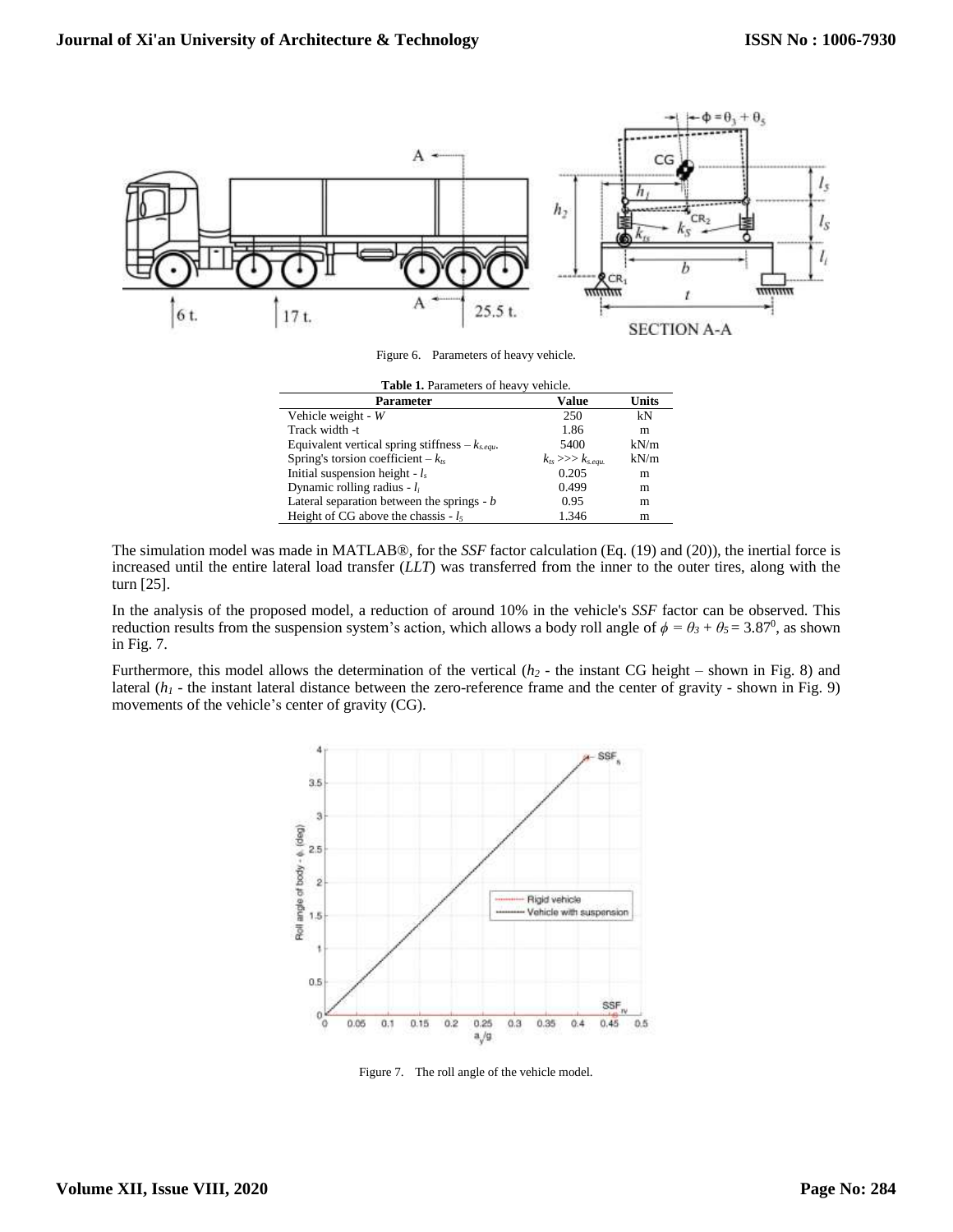

 $a/g$ Figure 9. The instant lateral distance between the zero-reference frame and the center of gravity (*h1*).

In the Fig 10 can be observed the vertical movement of the vehicle's roll center (CR)(Fig. 6 – SECTION A-A); for the rigid vehicle model, all vehicle rotates around the joint 1 (CR1: *h=0*); and for the vehicle model with the suspension system, the CR is located in the instant center of rotation of the vehicle body (CR<sub>2</sub>:  $h = l_1 + l_3 \cos(\theta_3)$ )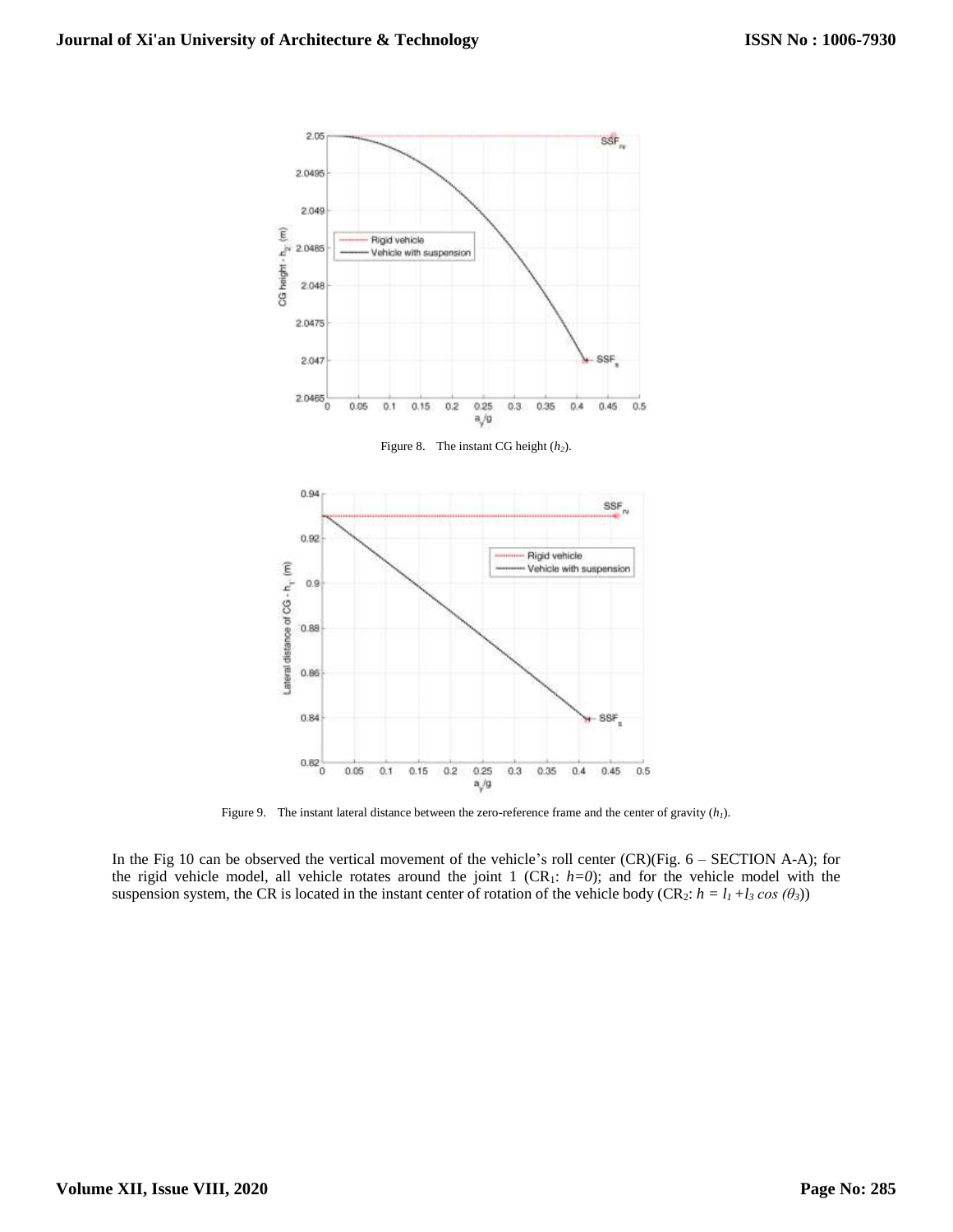

Figure 10. Instantaneous CR heights.

Finally, the proposed model shows how the change of *b* (lateral separation between the springs) influences the *SSF* factor. Some heavy vehicles with tanker semi-trailer have a more lateral separation between the springs; this causes a decrease in its roll angle, and therefore increases its *SSF* factor by one centimeter of lateral separation between the springs. This is deu to the gain of stability around 0.001 g. as shown in Fig. 11.



Figure 11. Figure 11. Change of *b - SSF* factor.

### V. CONCLUSIONS

The proposed suspension system allows the determination of its influence on the calculation of the *SSF* factor of the vehicle and the changes in the position of its center of gravity (CG) and roll center (CR).

This model also shows how the change in the lateral separation between the springs (*b*) is an important factor to consider in the design and construction of vehicles, as more lateral separation will increase vehicle stability.

The decrease in the *SSF* factor is significant; since it allows new road speed limits to be determined, aiming to improve road safety and decreasing the occurrence of accidents related to vehicle stability.